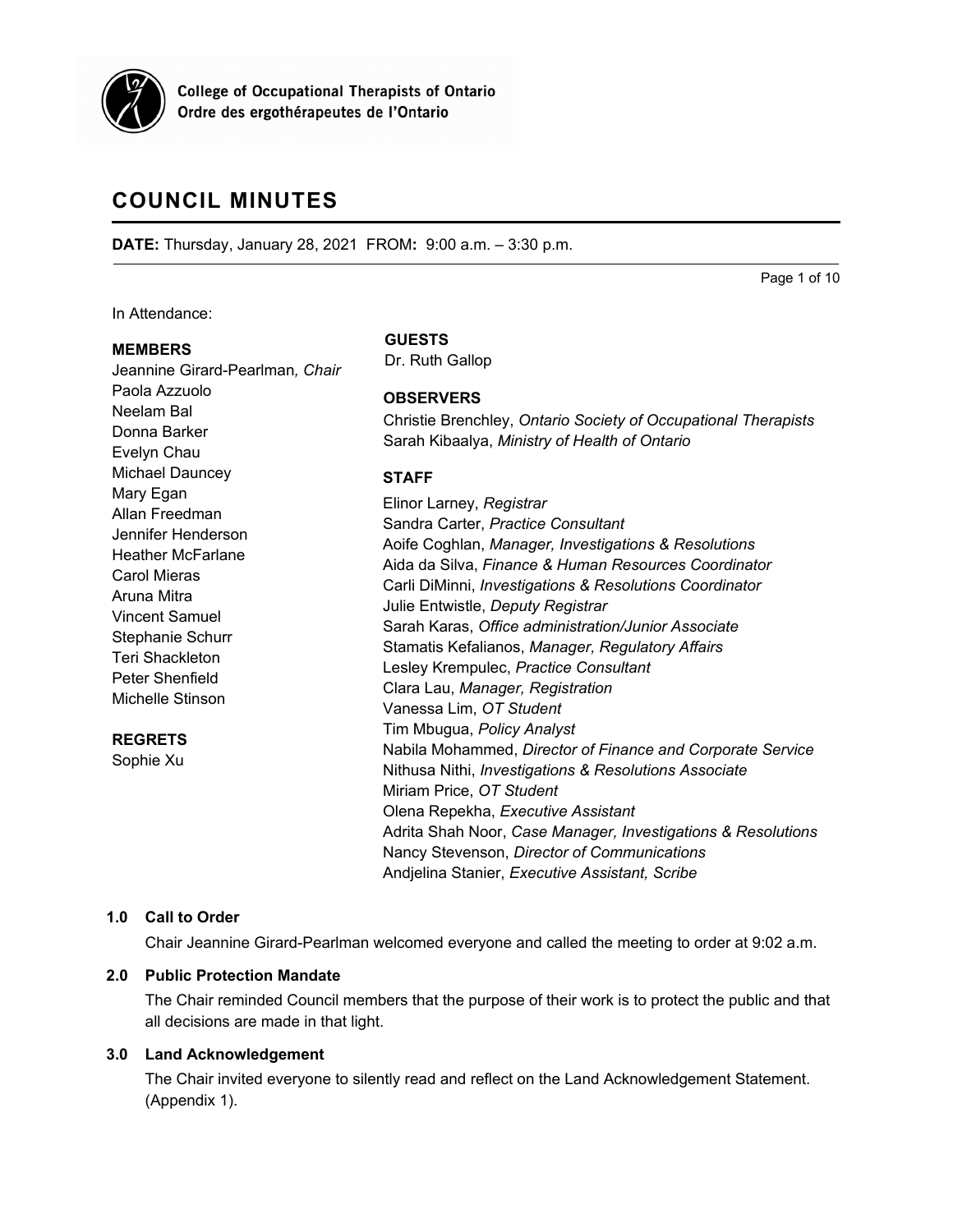## **4.0 Declaration of Conflict of Interest**

The Chair asked for any declarations of conflict of interest. None were declared.

## **5.0 Approval of Agenda**

The Chair asked for changes to the agenda. None were reported.

MOVED BY: Carol Mieras SECONDED BY: Paola Azzuolo

*THAT the agenda be approved as presented.*

## **CARRIED**

## **6.0 Approval of Consent Agenda**

The Chair asked for edits or other changes to the consent agenda items as listed below:

- Registrar's Report of January 28, 2021
- Draft Council Minutes of October 29, 2020
- Approved Governance Committee Minutes of December 3, 2020

MOVED BY: Allan Freedman SECONDED BY: Jennifer Henderson

*THAT Council approves the consent agenda items as presented.*

## **CARRIED**

## **7.0 Registrar's Update**

## **7.1 Registrar's Presentation – Operational Project Status Report**

Elinor reported on operational areas of focus for Q2 FY20/21 related to strategic objectives for Year 1 of the 2020-2023 Strategic Plan.

## **7.2 FY20/21 Q1 Financial Report**

Nabila Mohammed presented the financial report and responded to questions.

MOVED BY: Peter Shenfield SECONDED BY: Stephanie Schurr

*THAT Council receives the November 2020 Financial Report, Statement of Financial Position and Statement of Operations, as presented.*

#### **CARRIED**

## **7.3 Proposed 2020-2023 Quarterly Performance Report**

Julie introduced the College's proposed new reporting tool, *Quarterly Performance Report,* which would replace the *Priority Performance Report*. This new format aligns with the Ministry College Performance Management Framework (CPMF) reporting requirements and combines performance indicators and data, with information from quarterly committee reports. Committee Chairs would continue to review and provide feedback prior to distribution. A decision to include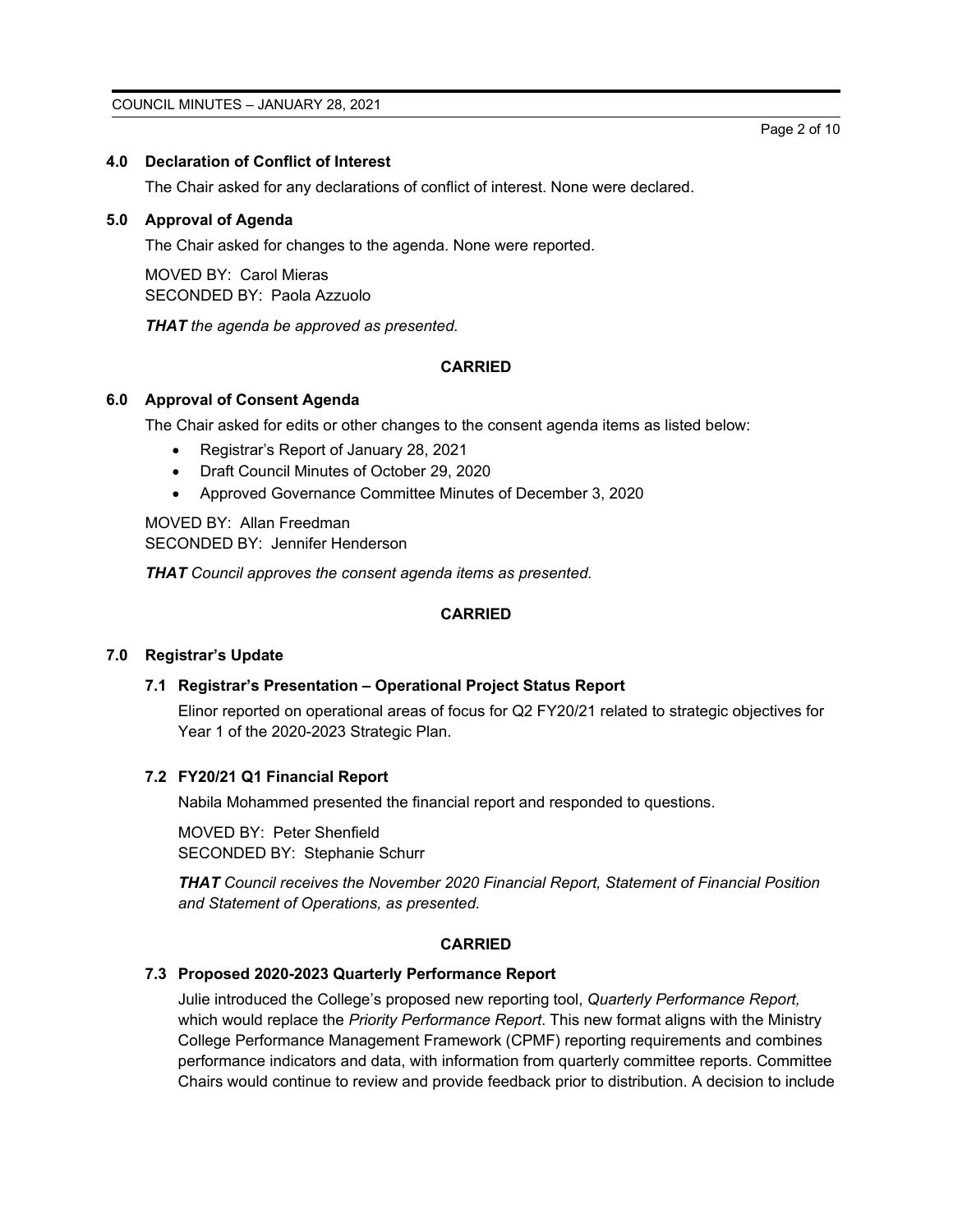this report as a separate agenda item or as part of the Consent Agenda will be made at a future date. Council was asked to approve this new reporting format for implementation.

MOVED BY: Stephanie Schurr SECONDED BY: Carol Mieras

*THAT Council approves for implementation, the proposed 2020-2023 Quarterly Performance Report.*

*THAT Council receives the Quarterly Report for Q1 and Q2 of the 2020-2021 fiscal year.*

#### **CARRIED**

#### **7.4 Risk Management Report**

Elinor reported on risk issues and responded to questions. Overall, the level of risk remained the same with the exception of one new risk the College is monitoring related to Annual Renewal fees for 2021. The College continues to show great compassion for OTs experiencing financial hardship and will remain flexible by offering some payment installment opportunities for OTs who need this option.

MOVED BY: Jennifer Henderson SECONDED BY: Donna Barker

*THAT Council receives the Risk Management Report.*

#### **CARRIED**

#### **7.5 College Performance Management Framework (CPMF)**

Julie provided an overview of the new CPMF reporting requirements and reported on ongoing measures the College has undertaken, including meeting with the Ministry, to ensure the report is completed by the March 2021 deadline. Council will be asked to approve the completed report at the March Council meeting. No additional related costs are anticipated at this time.

## **8.0 Governance**

#### **8.1 Elections Update – Districts 3, 5 & 6**

Elinor informed Council that in 2021, the regular election will take place in districts 3, 5 & 6. The Call for Nominations is currently underway. Nominations have been received for each district. Nominations close tomorrow, January 29, 2021.

## **8.2 Appointment of Nominations Standing Committee**

Elinor explained the Nominations Committee is appointed by Council annually to oversee the officer election process which takes place at the March Council meeting. The committee is comprised of a minimum of two Council members who are either retiring from Council or who do not wish to stand for a position, even if nominated. The appointment of a mix of public and professional members is preferred, however, College bylaws do allow for the appointment of only public or only professional members. The Chair called for volunteers.

MOVED BY: Stephanie Schurr SECONDED BY: Teri Shackleton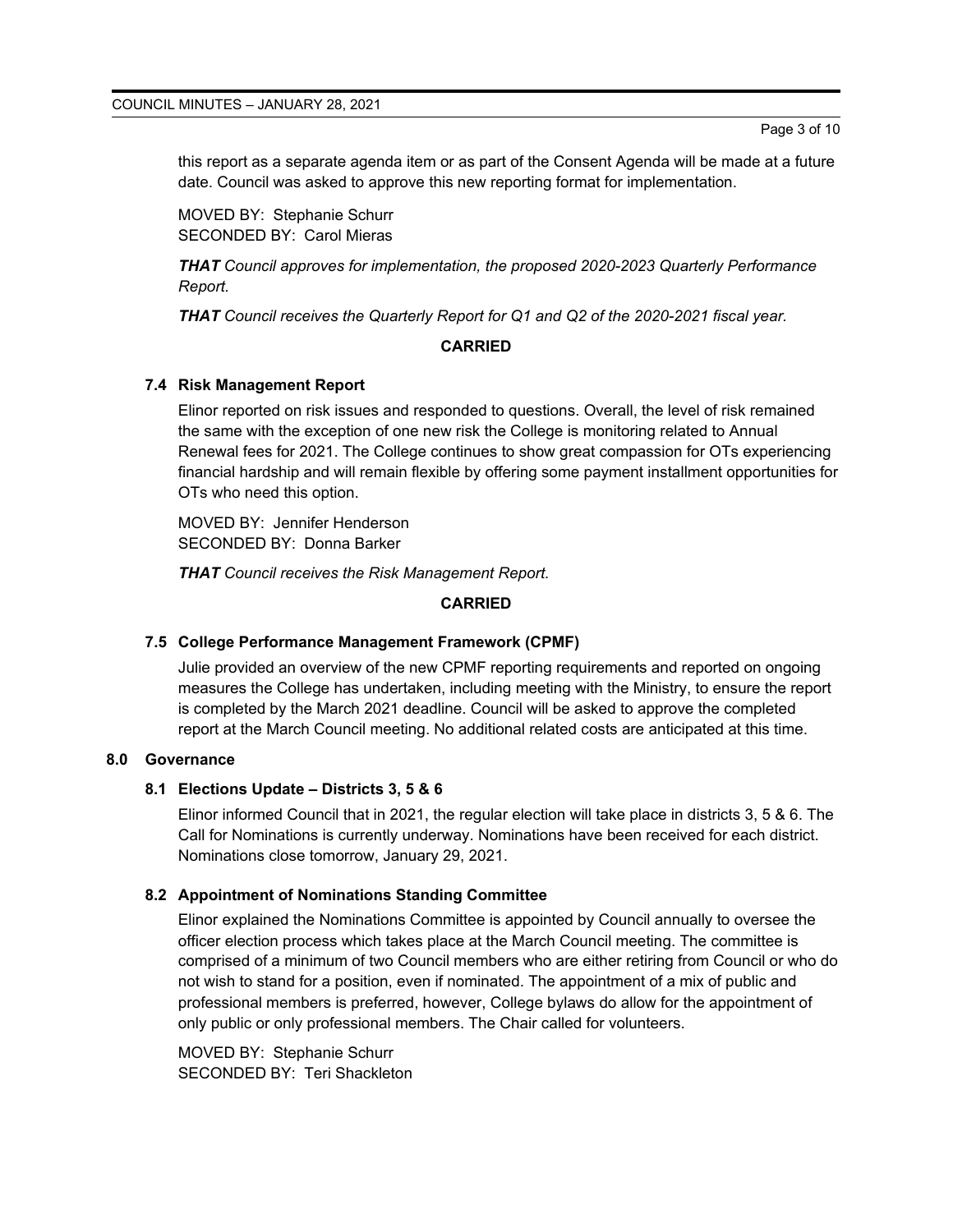*THAT Council approves the appointment of Paola Azzuolo, Mary Egan, Michelle Stinson and Neelam Bal to the Nominations Committee.*

#### **CARRIED**

## **8.3 Proposed Bylaws Amendments**

Stamatis reported that the bylaws consultation approved by Council in October 2020 is now complete and feedback was reviewed by the Governance Committee. Proposed changes were vetted by legal counsel and incorporated into the draft bylaws. A discussion was held regarding the new 3-year cooling off period which relates to the eligibility for election or appointment to Council for individuals who are/were directors or members of other professional boards or councils prior to seeking a seat on Council.

MOVED BY: Peter Shenfield SECONDED BY: Carol Mieras

*THAT Council approves the proposed amendments to the College bylaws as presented.*

## **UNANIMOUSLY CARRIED**

#### **8.4 Terms of Reference – Executive, Governance, and Finance, Audit and Risk Committees**

Stamatis explained that as part of the governance modernization initiative, the terms of reference for 3 committees of Council are brought forward for approval.

MOVED BY: Peter Shenfield SECONDED BY: Aruna Mitra

*THAT Council approves the amended Terms of Reference for the Executive Committee, to commence in April 2021.*

*THAT Council approves the amended Terms of Reference for the restructured Governance Committee, to commence in April 2021.*

*THAT Council approves the new Terms of Reference for the Finance, Audit and Risk Committee, to commence in April 2021.*

## **CARRIED**

## **8.5 Policy Review – Honoraria, Allowable Expenses**

Elinor explained that the Honoraria and Allowable Expenses policies are reviewed annually by Council. No changes in rates are recommended at this time. Council requested several wording changes for clarity and changes to terminology in line with the governance modernization initiative.

MOVED BY: Stephanie Schurr SECONDED BY: Neelam Bal

*THAT Council maintains the same per diem rates and allowable expenses as approved in 2020, and that Council approves today's changes in language for clarity.*

## **CARRIED**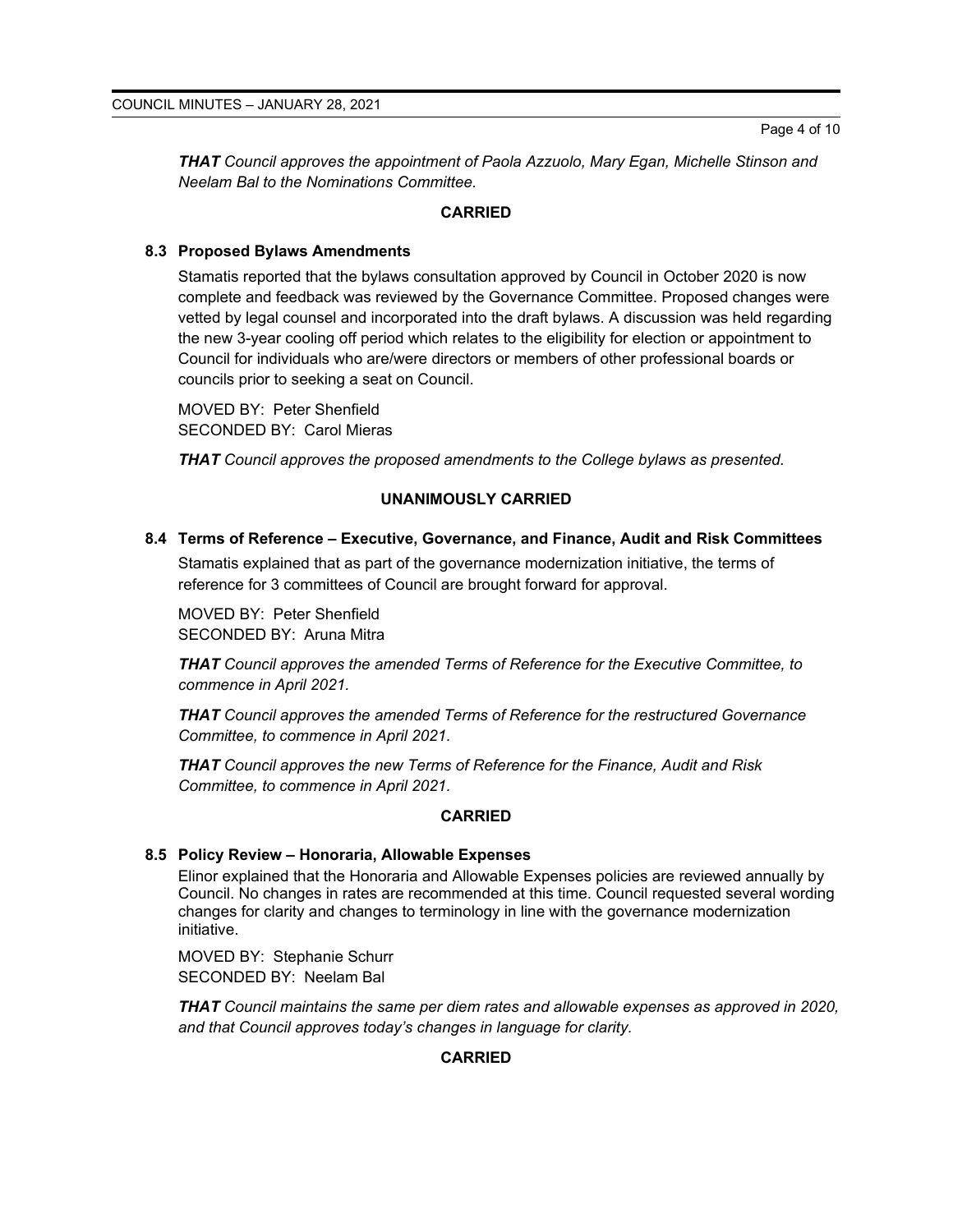#### **9.0 Council Education**

**Presentation:** *Prevention of Sexual Abuse in the Professional Relationship, by Dr. Ruth Gallop.*

## **10.0 New Business**

#### **10.1 Cross-Jurisdictional Telepractice**

Elinor explained there is an increasing demand for OTs to practice remotely and as such issues with managing registration have arisen if OTs practice in more than one province. The Association of Canadian Occupational Therapy Regulators (ACOTRO) is recommending that, for the purposes of registration, practice occurs where the OT is located. Registration would therefore only be required in the province from which the OT is physically practicing. This change would be implemented in June 2021.

MOVED BY: Vincent Samuel SECONDED BY: Peter Shenfield

*THAT Council approves the implementation of the Association of Canadian Occupational Therapy Regulatory Organizations (ACOTRO) recommendation regarding cross-jurisdictional telepractice so that for the purposes of registration, practice occurs where the occupational therapist is located.*

#### **CARRIED**

#### **10.2 Retirement of Guide to the Code of Ethics**

Tim Mbugua explained that following a full review and revision of the *Code of Ethics*, which Council approved for publication in October 2020, the Patient Relations Committee now recommends to Council the retirement of the *Guide to the Code of Ethics* document. The *Guide,* which is an accompanying document to the *Code of Ethics*, is outdated and inconsistent with other documents, repetitive and infrequently viewed online. The committee also recommends that the appendix, which summarizes legislative and College resources on the *Code of Ethics* principles, be retained and posted as a summarized resource online.

MOVED BY: Carol Mieras SECONDED BY: Stephanie Schurr

*THAT Council approves that the Guide to the Code of Ethics be retired.*

#### **CARRIED**

#### **10.3 Revised Guide to Discontinuation of Service**

Lesley explained that in compliance with the 5-year regular review cycle of College documents, the *Guide to Discontinuation of Services* was last reviewed in 2014. The Practice Issues Subcommittee recommends changes, including title change, based on feedback gathered from an environmental scan and the Citizen Advisory Group. Council recommended several additional changes to wording.

MOVED BY: Jennifer Henderson SECONDED BY: Neelam Bal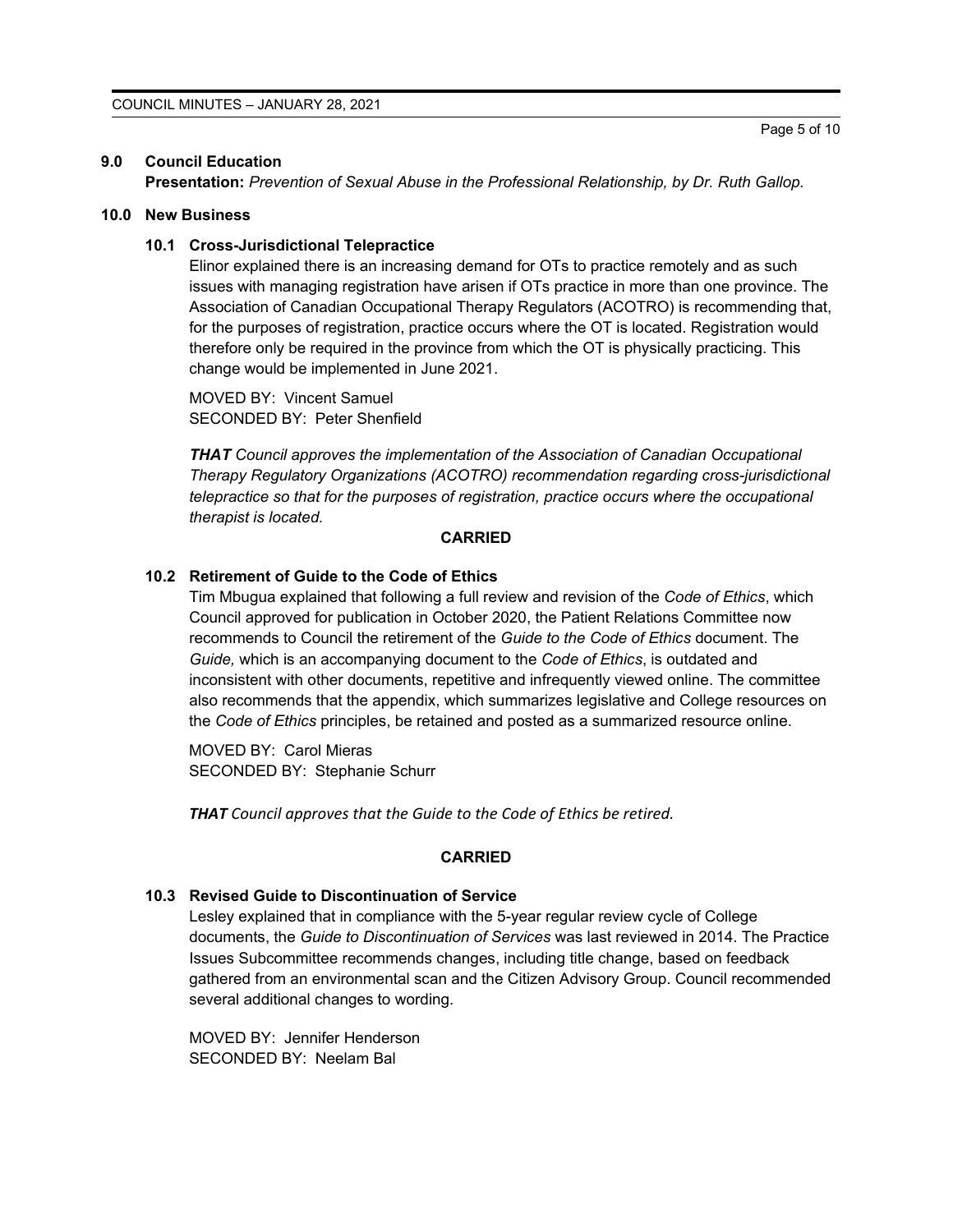*THAT Council approves the revised Discontinuing Services document for publication, including today's wording changes.*

## **CARRIED**

## **10.4 Revised College Document Framework**

Julie explained that in compliance with the 5-year regular review cycle of College documents, the Framework for College Publications was last updated in 2012. Upon review, the Practice Issues Subcommittee identified opportunities to streamline for the public and OTs the groups and categories of documents such as *Guide* and *Guidelines.* An updated framework was presented.

MOVED BY: Jennifer Henderson SECONDED BY: Heather McFarlane

*THAT Council approves the revised Framework for College Publications.*

## **CARRIED**

## **10.5 Standard Revisions and Streamlining**

Julie explained the Practice Issues Subcommittee has identified the need to improve and streamline the format of Standards of Practice documents so that information is easily referenced, without redundancies, across multiple documents. This project would encompass the work plan for the Practice Issues Subcommittee for 2021.

MOVED BY: Jennifer Henderson SECONDED BY: Michelle Stinson

*THAT Council approves a fulsome review of the Standards of Practice for the purposes of combining, streamlining and reducing redundancies to enhance ease of use.*

#### **CARRIED**

#### **11.0 Other Business**

#### **11.1 Council Meeting Evaluation**

The Chair asked members to complete the electronic meeting evaluation and encouraged everyone to provide recommendations for future improvements.

#### **11.2 Annual Council Evaluation**

The Chair asked members to complete the electronic Annual Council Evaluation and encouraged everyone to provide recommendations for future improvements.

## **11.3 Annual Council Self-Evaluation**

The Chair encouraged members to complete the Annual Council Self-Evaluation.

## **12.0 Next Meetings**

- Council Meeting and Officer Elections, Thursday, March 25, 2021, 9:00 a.m. 4:00 p.m. via video conference.
- Council Meeting, Thursday, June 24, 2021, 9:00 a.m. 3:30 p.m. Location TBA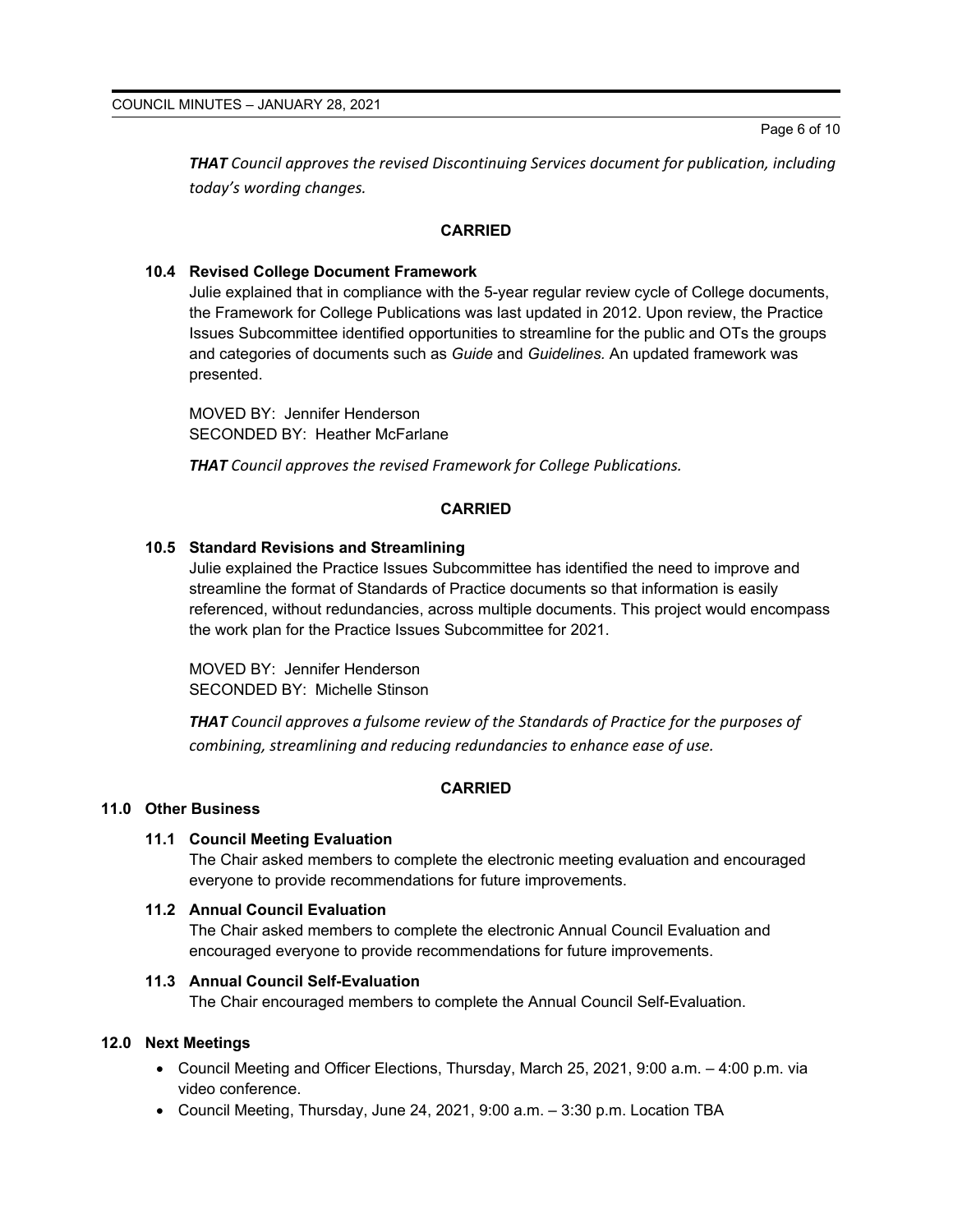## **13.0 Adjournment**

There being no further business, the meeting was adjourned at 2:35 p.m.

MOVED BY: Allan Freedman

*THAT the meeting be adjourned.*

**CARRIED**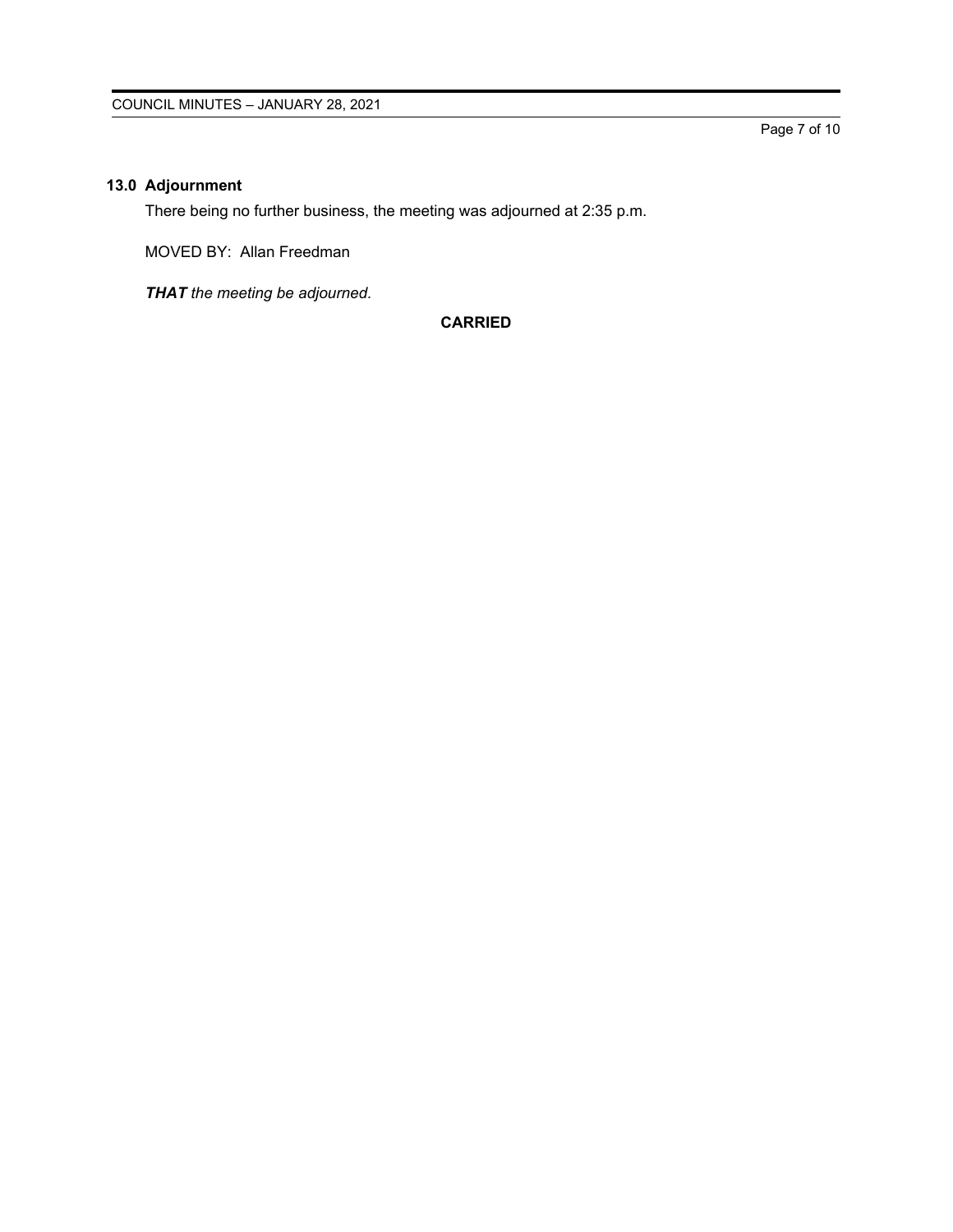COUNCIL MINUTES – JANUARY 28, 2021

#### **APPENDIX 1: Land Acknowledgement and Commitment to Stronger Engagement**

*As an important part of our commitment to reconciliation, the College of Occupational Therapists of Ontario recognizes the traditional territories on which we live and work (physically or remotely) every day, across what is now known as Ontario. This includes distinct groups of First Nations Peoples: Algonquin, Mississauga, Ojibway, Cree, Odawa, Potowatomi, Delaware, and the Haudenosaunee – Mohawk, Onondaga, Oneida, Cayuga, Tuscarora, and Seneca.* 

*Other Indigenous Nations also have long standing relationships with the land in parts of this province including the Wendat, and the Métis Nation.* 

*To meaningfully engage with this community, the College has reviewed the Truth and Reconciliation Commission's (TRC) report. Calls to Action 18-24 addresses the health disparities faced by Indigenous Peoples and how poor health outcomes are linked to the complex histories and ongoing realities of Indigenous peoples in Canada. In particular, we acknowledge how these disparities have been laid bare and magnified by the COVID-19 pandemic. The College and its registrants will work to reduce these health disparities by ensuring that OTs are competent to provide services that the community has a right to and is acceptable to them.*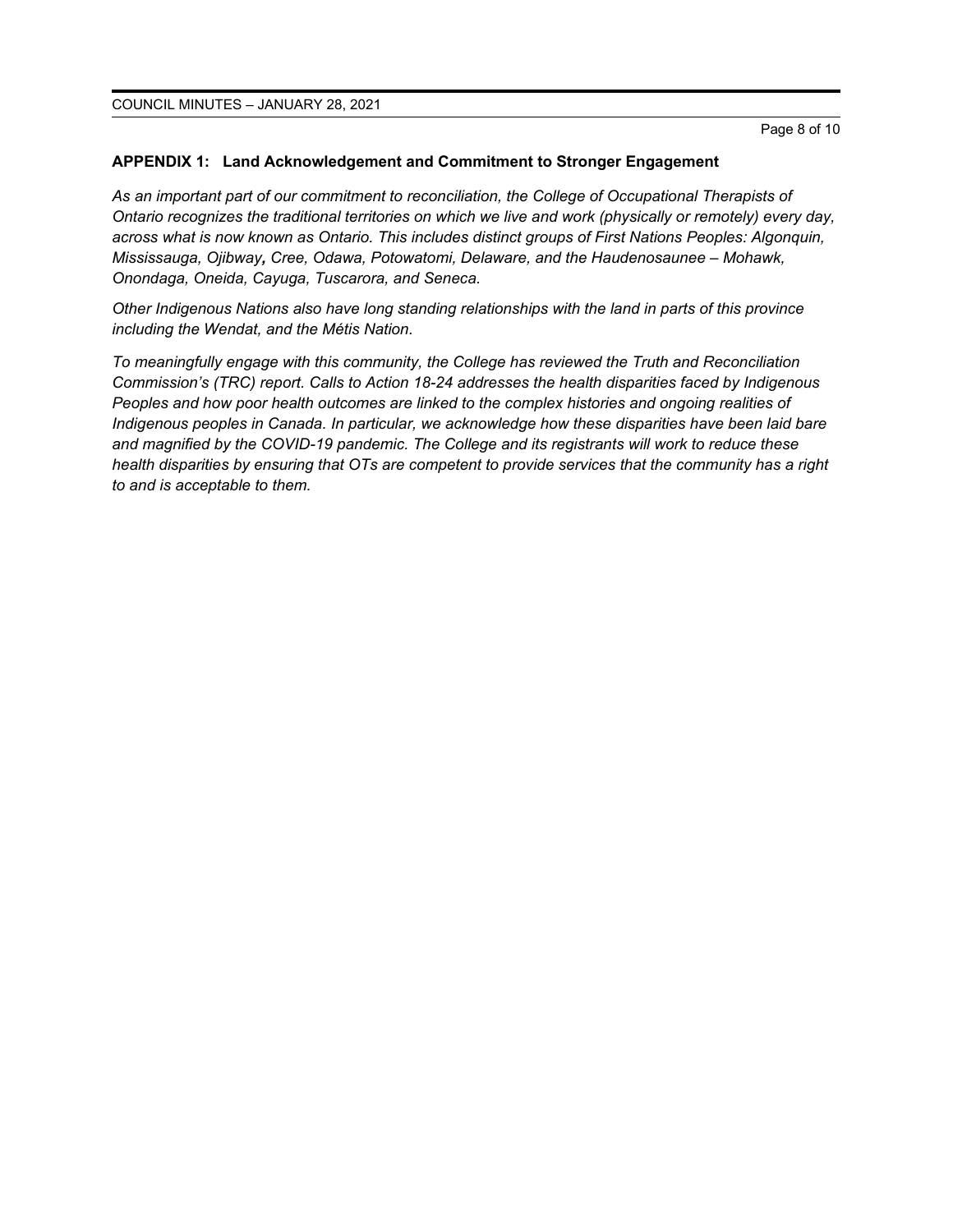Page 9 of 10

| <b>Council Meeting</b><br><b>Date</b> | <b>Decisions</b>                                                                                                                                                                                                                                                                                                       | <b>Current Status</b>                       |
|---------------------------------------|------------------------------------------------------------------------------------------------------------------------------------------------------------------------------------------------------------------------------------------------------------------------------------------------------------------------|---------------------------------------------|
| January 28, 2021                      | <b>THAT</b> Council approves the appointment of Paola<br>Azzuolo, Mary Egan, Michelle Stinson and Neelam Bal<br>to the Nominations Committee.                                                                                                                                                                          | Complete                                    |
| January 28, 2021                      | <b>THAT</b> Council approves a fulsome review of the<br>Standards of Practice for the purposes of combining,<br>streamlining and reducing redundancies to enhance<br>ease of use.                                                                                                                                      | Ongoing                                     |
| January 28, 2021                      | <b>THAT</b> Council approves the revised Framework for<br><b>College Publications.</b>                                                                                                                                                                                                                                 | Implementation<br>Pending                   |
| January 28, 2021                      | <b>THAT</b> Council approves the revised Discontinuing<br>Services document for publication, including today's<br>wording changes.                                                                                                                                                                                     | Implementation<br>Pending                   |
| January 28, 2021                      | <b>THAT</b> Council approves that the Guide to the Code of<br>Ethics be retired.                                                                                                                                                                                                                                       | Complete                                    |
| January 28, 2021                      | <b>THAT</b> Council approves the implementation of the<br>Association of Canadian Occupational Therapy<br>Regulatory Organizations (ACOTRO) recommendation<br>regarding cross-jurisdictional telepractice so that for the<br>purposes of registration, practice occurs where the<br>occupational therapist is located. | Implementation<br>pending                   |
| January 28, 2021                      | <b>THAT</b> Council maintains the same per diem rates and<br>allowable expenses as approved in 2020, and that<br>Council approves today's changes in language for<br>clarity.                                                                                                                                          | Complete                                    |
| January 28, 2021                      | <b>THAT</b> Council approves the amended Terms of<br>Reference for the Executive Committee, to commence<br>in April 2021.                                                                                                                                                                                              | Complete<br>Implementation in<br>April 2021 |
|                                       | <b>THAT</b> Council approves the amended Terms of<br>Reference for the restructured Governance Committee,<br>to commence in April 2021.                                                                                                                                                                                |                                             |
|                                       | <b>THAT</b> Council approves the new Terms of Reference<br>for the Finance, Audit and Risk Committee, to<br>commence in April 2021.                                                                                                                                                                                    |                                             |
| January 28, 2021                      | <b>THAT</b> Council approves the proposed amendments to<br>the College bylaws as presented.                                                                                                                                                                                                                            | Complete                                    |

## **APPENDIX 2: Status of Implementation of Decisions of Council**